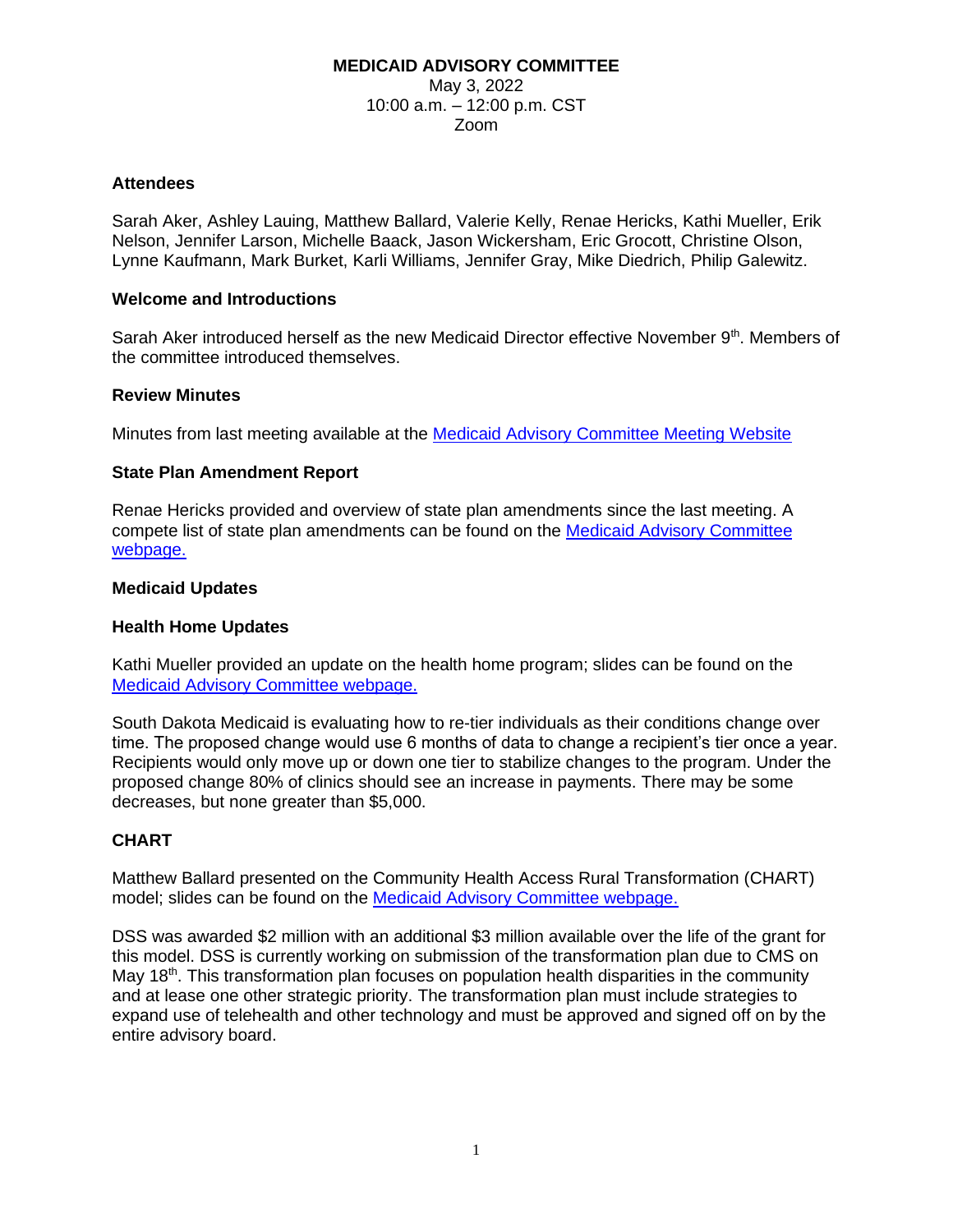## **Well-Child Affinity Group**

Ashley Lauing presented on the Well-Child Affinity Group; slides can be found on the [Medicaid](https://dss.sd.gov/medicaid/mac.aspx)  [Advisory Committee webpage.](https://dss.sd.gov/medicaid/mac.aspx)

The Well-Child Affinity Group is currently working to increase well-child visits for children under 15 months specifically looking at American Indian and Alaska Native children. South Dakota Medicaid is currently working on implementing 3 change ideas. The first change idea is utilization of a rack card during acute care visits to highlight the importance of well-child visits. Indian Health Service (IHS) has agreed to launch this change idea and track appointment data. The second change idea is being implemented with South Dakota Urban Indian Health and will test the effectiveness and appropriateness of well-child visits during an acute care visit when clinically indicated. The final change idea is a social media campaign using culturally tailored messaging. Participating health systems have asked us to focus more on well-child visits in our marketing and less on immunizations to ensure that children are scheduled for a full well child visit when they call instead of receiving an immunization only visit. The group discussed ideas to increase well child visit scheduling.

# **NASHP Maternal Health Group**

Renea Hericks presented on the NASHP Maternal Health Group; slides can be found on the [Medicaid Advisory Committee webpage.](https://dss.sd.gov/medicaid/mac.aspx)

South Dakota is one of 8 states selected to participate in this group. South Dakota Medicaid is partnering with DOH to review the following ideas: Maternal Health Home Model, expanding Bright Start home visiting program locations, and pairing DOH nurses with enrolled providers.

# **Dental Fluoride Varnish Affinity Group**

Valerie Kelly presented on the Dental Fluoride Varnish Affinity Group; slides can be found on the [Medicaid Advisory Committee webpage.](https://dss.sd.gov/medicaid/mac.aspx)

DSS is working with South Dakota Medicaid's dental contractor Delta Dental of South Dakota on this program. Program goals include reducing childhood caries in Medicaid and CHIP and a learning collaborative to support agencies to improve children's oral health with the goal of improving delivery of fluoride varnish by primary or community providers.

The program has accomplished the following: created a dashboard using Power BI to analyze and monitor fluoride varnish use, targeted outreach to providers. The Delta Dental Foundation provides in person training, they have currently trained 214 providers and 138 professional students. The group discussed future research including looking into the rates of dental utilization by children with a fluoride varnish applied in a non-dental setting. The group also discussed ways to ensure that pediatrician and family practice providers have knowledge of dental providers seeing Medicaid patients.

## **Medicaid Provider Resources**

Ashley Lauing presented on some of the resources available to providers; slides can be found on the [Medicaid Advisory Committee webpage.](https://dss.sd.gov/medicaid/mac.aspx) The DSS website provides a wide range of provider resources, a few services were highlighted. Eric Grocott asked if the Portal Message pop-ups could be reduced for multiple logins on the same day.

## **Public Input**

None